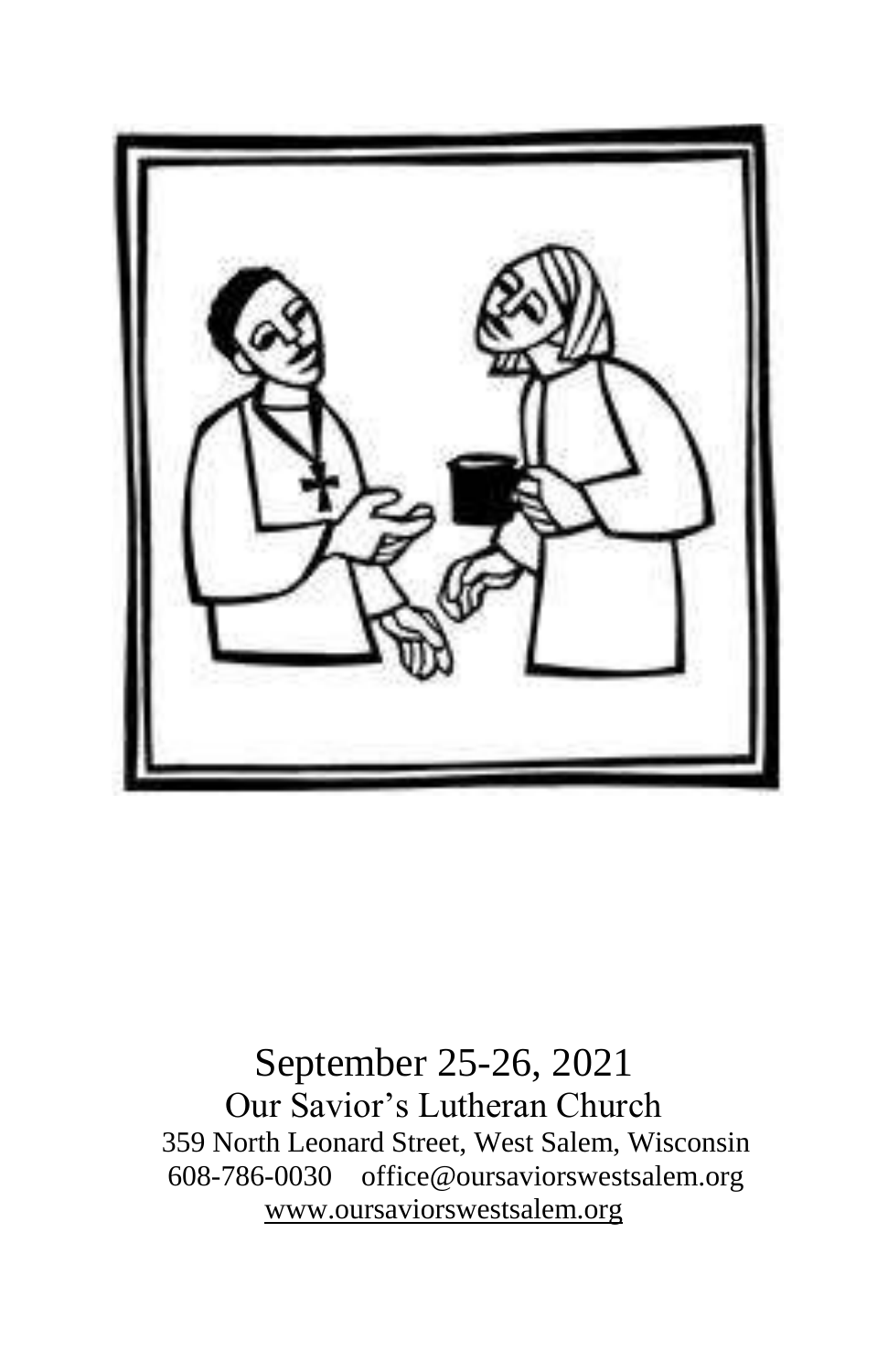## **Welcome**

## **Psalm** 19:7-14

 $7$ The teaching of the LORD is perfect and revives the soul; the testimony of the LORD is sure and gives wisdom to the simple.

 $8$ The statutes of the LORD are just and rejoice the heart; the commandment of the LORD is clear and gives light to the eyes.

 $9$ The fear of the LORD is clean and endures forever; the judgments of the LORD are true and righteous altogether.

 $10$ More to be desired are they than gold, more than much fine gold, sweeter far than honey, than honey in the comb.

 $11$ Bv them also is your servant enlightened, and in keeping them there is great reward.

<sup>12</sup>Who can detect one's own offenses? Cleanse me from my secret faults.

 $13A$ bove all, keep your servant from presumptuous sins; let them not get dominion over me; then shall I be whole and sound, and innocent of a great offense.

<sup>14</sup>Let the words of my mouth and the meditation of my heart be acceptable in your sight, O LORD, my strength and my redeemer.

## **Confession And Forgiveness**

Blessed be the holy Trinity….

God our comforter,

**like lost sheep, we have gone astray. We gaze upon abundance and see scarcity. We turn our faces away from injustice and oppression. We exploit the earth with our**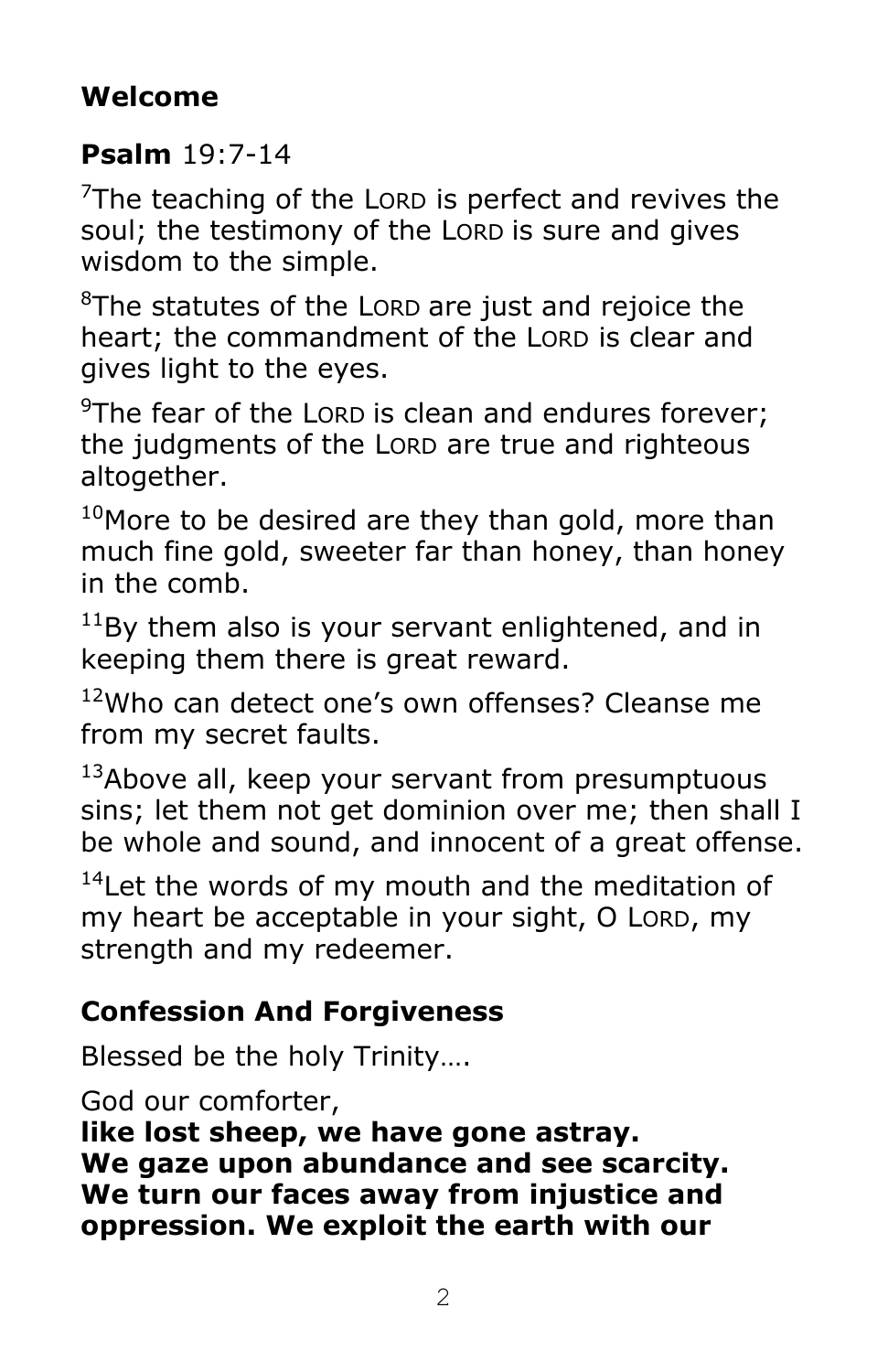**apathy and greed. Free us from our sin, gracious God.**

**Listen when we call out to you for help. Lead us by your love to love our neighbors as ourselves. Amen.**

All have sinned and fall short of the glory of God. By the gift of grace in Christ Jesus, God makes you righteous. Receive with glad hearts the forgiveness of all your sins. Amen.

## **Prayer Of The Day**

#### **Gospel**: Mark 9:38-50

*On the way to Jerusalem, Jesus teaches his disciples about ministry that involves service and sacrifice. His disciples are slow to realize that these words apply to them as well as to others.*

<sup>38</sup>John said to Jesus, "Teacher, we saw someone casting out demons in your name, and we tried to stop him, because he was not following us." <sup>39</sup>But Jesus said, "Do not stop him; for no one who does a deed of power in my name will be able soon afterward to speak evil of me. <sup>40</sup>Whoever is not against us is for us.  $41$  For truly I tell you, whoever gives you a cup of water to drink because you bear the name of Christ will by no means lose the reward.  $42$ "If any of you put a stumbling block before one of these little ones who believe in me, it would be better for you if a great millstone were hung around your neck and you were thrown into the sea.  $43$ If your hand causes you to stumble, cut it off; it is better for you to enter life maimed than to have two hands and to go to hell, to the unquenchable fire. <sup>45</sup>And if your foot causes you to stumble, cut it off; it is better for you to enter life lame than to have two feet and to be thrown into hell.  $47$ And if your eye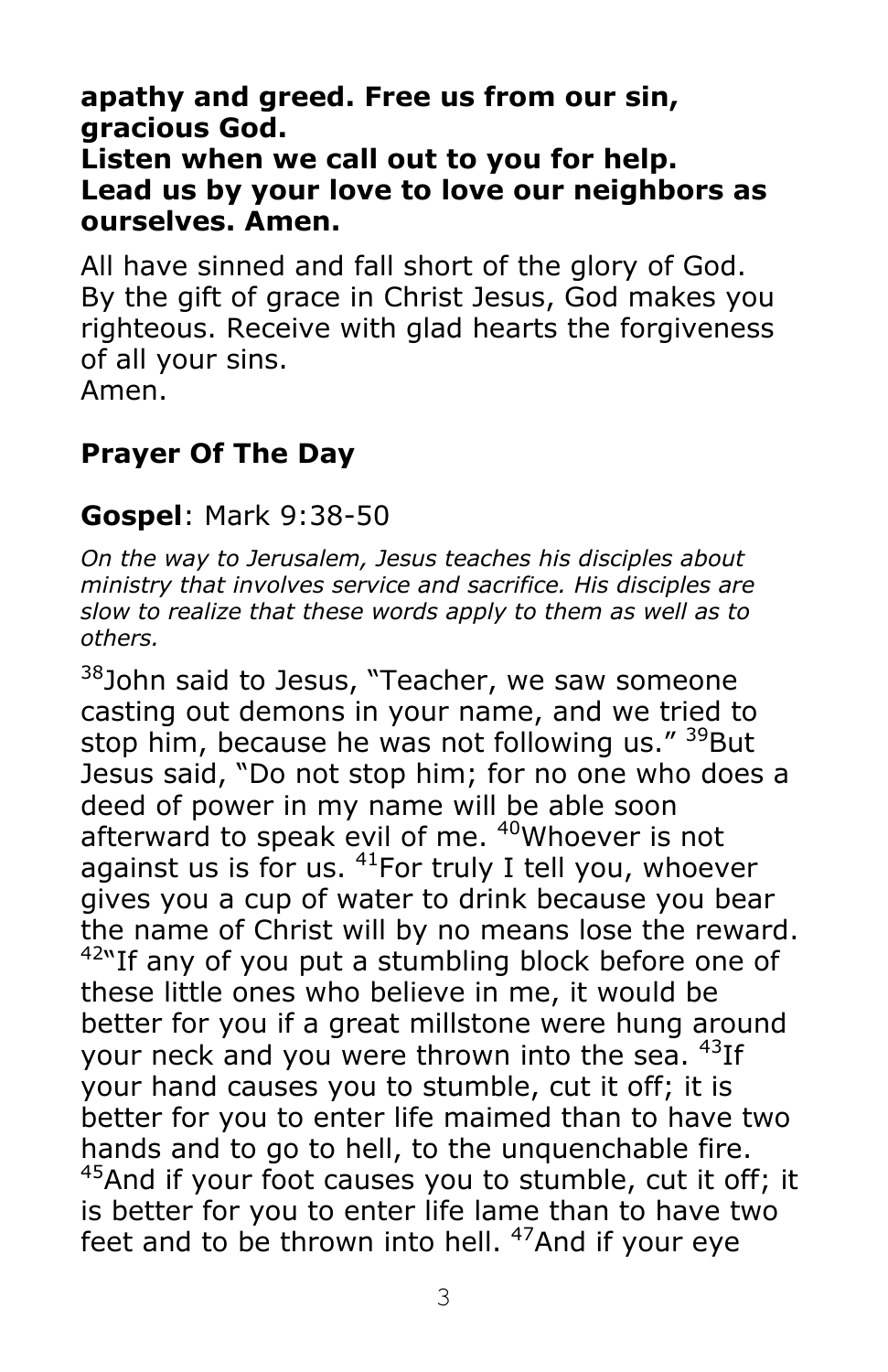causes you to stumble, tear it out; it is better for you to enter the kingdom of God with one eye than to have two eyes and to be thrown into hell, <sup>48</sup>where their worm never dies, and the fire is never quenched. <sup>49</sup> For everyone will be salted with fire.  $50$ Salt is good; but if salt has lost its saltiness, how can you season it? Have salt in yourselves, and be at peace with one another."

#### **Sermon**



4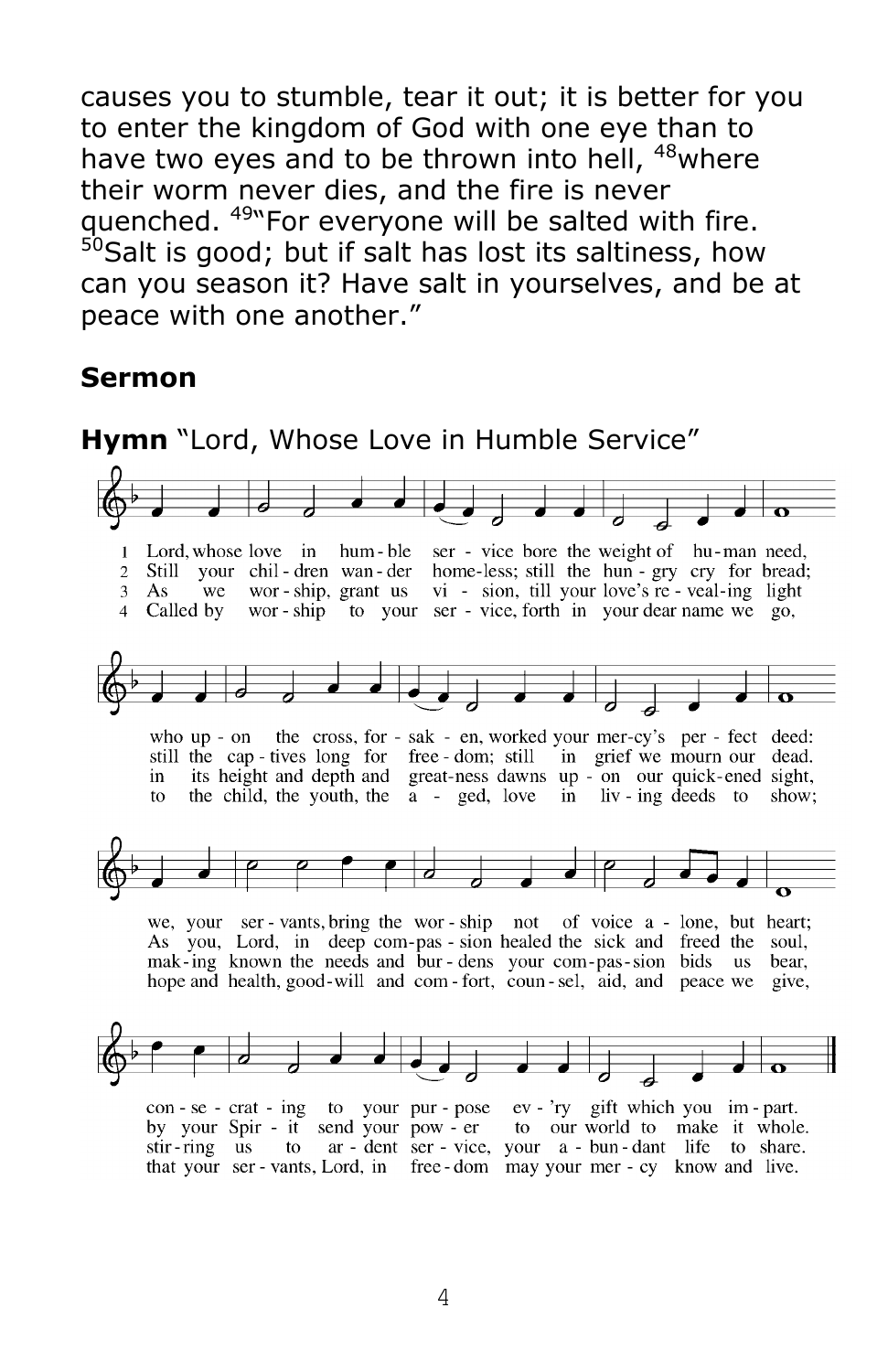# **Apostles Creed**

I believe in God, the Father almighty, creator of heaven and earth.

I believe in Jesus Christ, God's only Son, our Lord, who was conceived by the Holy Spirit, born of the virgin Mary, suffered under Pontius Pilate, was crucified, died, and was buried; he descended to the dead. On the third day he rose again; he ascended into heaven, he is seated at the right hand of the Father, and he will come to judge the living and the dead. I believe in the Holy Spirit, the holy catholic church,

the communion of saints,

the forgiveness of sins,

the resurrection of the body,

and the life everlasting. Amen.

# **Prayers**

P: Made children and heirs of God's promise, we pray for the church, the world, and all in need.

*A brief silence.*

We pray for the church and its ministry. Bless the newly baptized, especially Nora, and encourage them in their journey of faith. Sustain all members of the body of Christ in lives of prayer, service, and worship. Lord, in your mercy, **hear our prayer.**

We pray for natural wonders of your creation. Restore damaged forests, especially those devastated by the wildfires out west, along with waterways and natural habitats, and lead us to be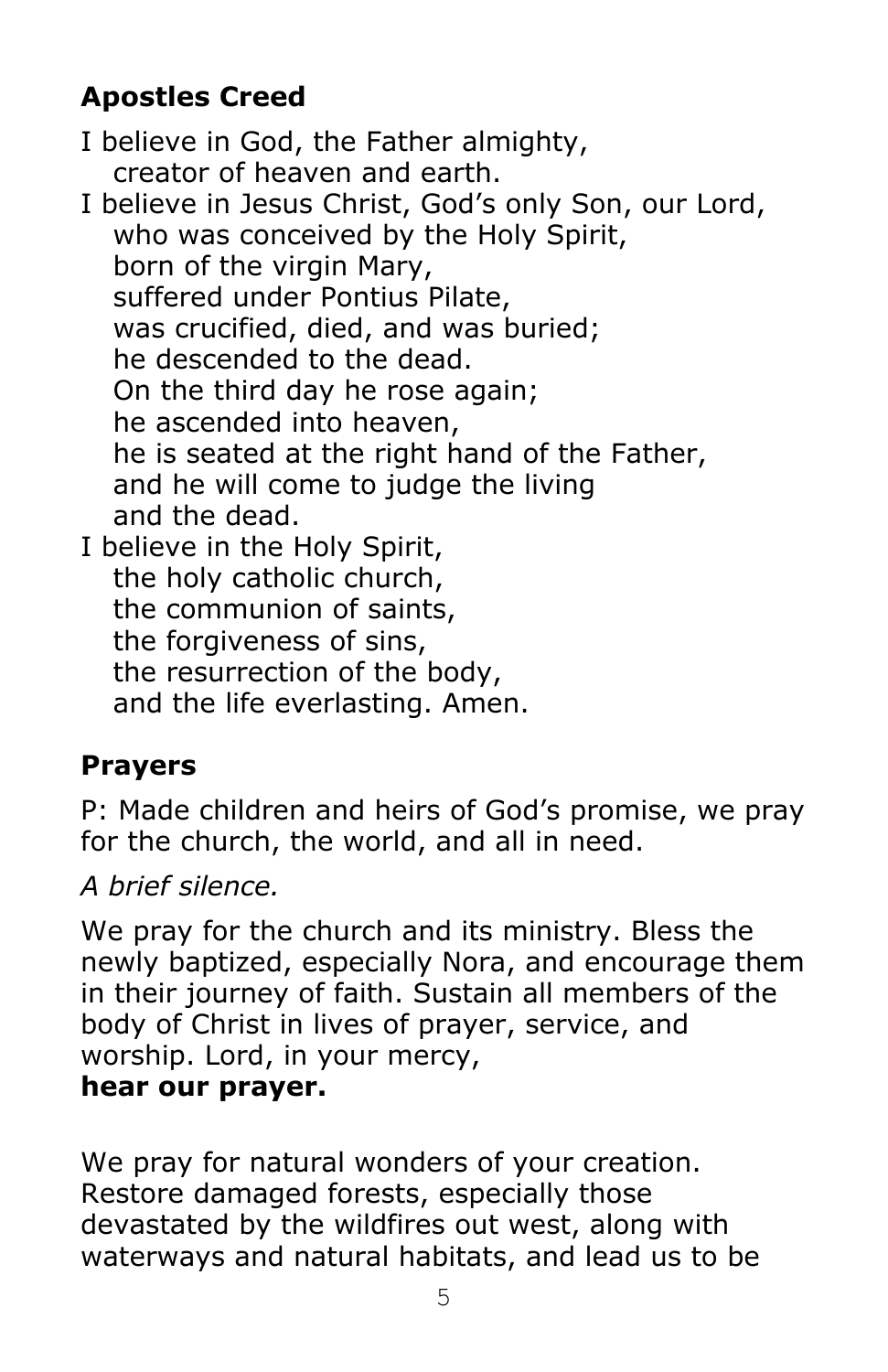good stewards of what you have provided. Lord, in your mercy, **hear our prayer.**

# We pray for those in authority. Give them wise minds and compassionate hearts. Strengthen in them a desire to protect the vulnerable and care for those underserved. Lord, in your mercy,

#### **hear our prayer.**

We pray for those who are struggling with cancer, dementia, or any other diseases. Provide them with peace and resilience for the days ahead. Sustain caregivers with energy and patience. Lord, in your mercy,

#### **hear our prayer.**

We pray for the worship leaders and education leaders of this congregation: from musicians to ushers, and from Sunday school teachers to confirmation teachers and guides. Bless us through their ministry and grant them the passion to continue in their service. Stir up in others a desire to also be a part of these ministries as we move forward. Lord, in your mercy,

#### **hear our prayer.**

We pray for your servants to be faithful disciples of Jesus. Be with our confirmation students, especially Campbell, Lauren, and Makena as they seek to grow in their discipleship, and guide their families that together they may reflect your love and grace. Lord, in your mercy,

#### **hear our prayer.**

*Here other intercessions may be offered.*

We give thanks for all your saints, those we have loved and known and those from every time and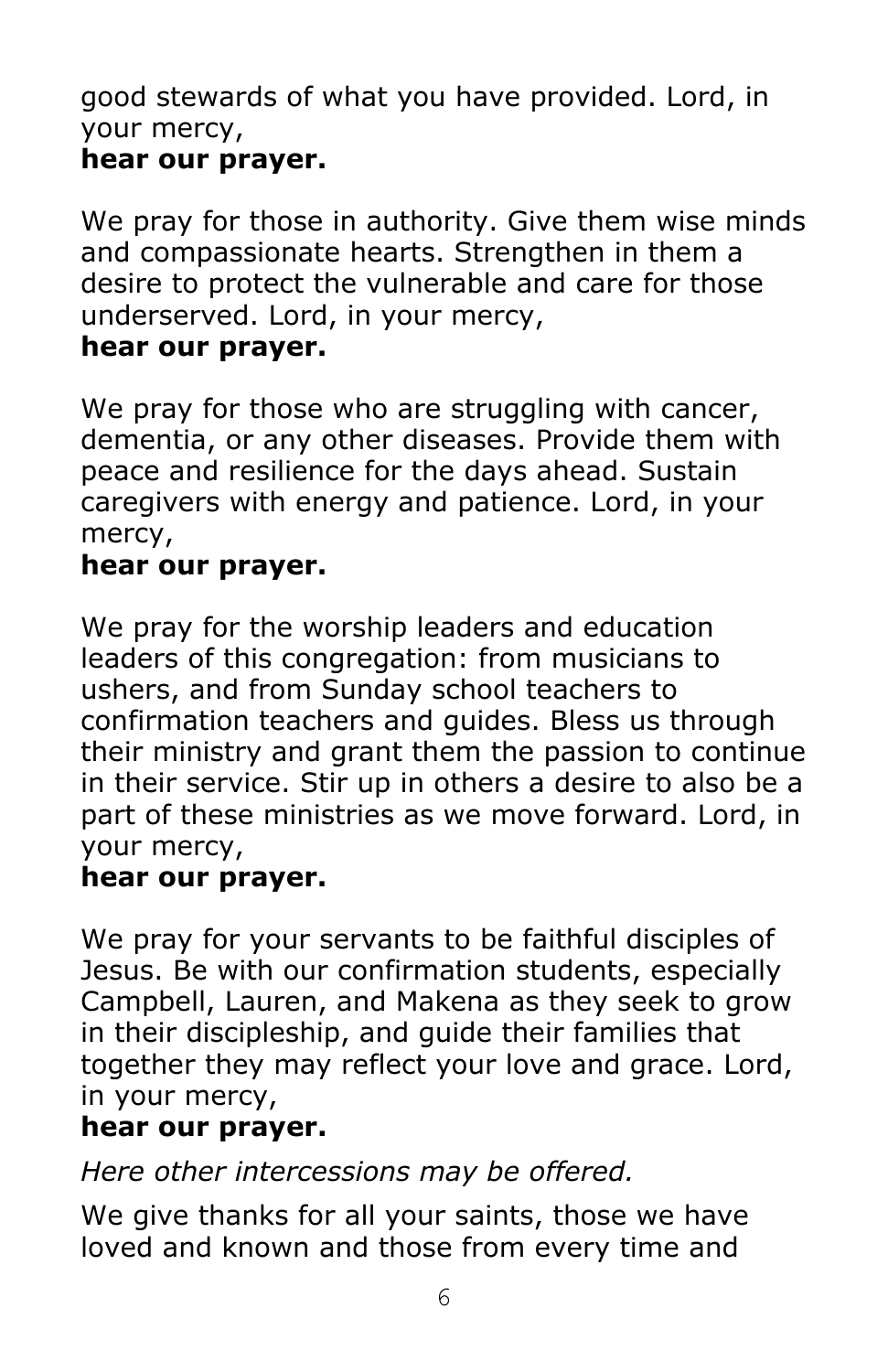place. Continue to guide us by their example and reassure us of your promised salvation. Lord, in your mercy,

#### **hear our prayer.**

P: Receive these prayers, O God, and those in our hearts known only to you; through Jesus Christ our Lord. Amen.

## **Communion Liturgy**

#### **Lord's Prayer**

## **Invitation To Communion**

## **Post Communion Prayer**

## **Hymn** "Oh, Sing to The Lord"